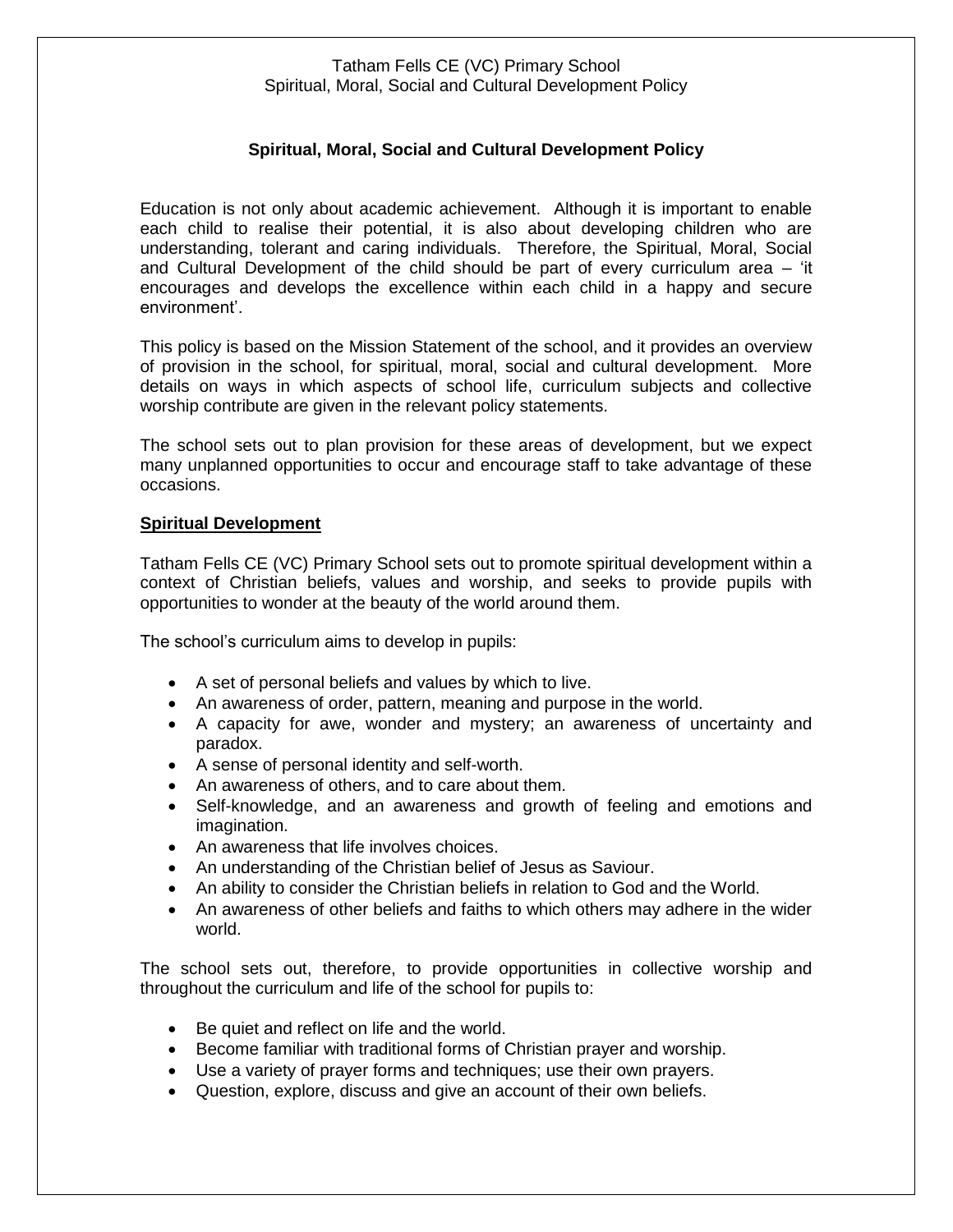- Understand and evaluate Christian and some other interpretations and responses to life.
- Use their gifts of imagination and creativity.
- Explore and express feelings and emotions.
- Develop respect for others as independent, thinking, feeling people.
- Face problems or difficult situations in a context of caring teaching and support.

It is important that spiritual development is seen in the context of the growth of the whole child.

### **Moral Development**

The school aims to develop in pupils a clear understanding of the values of justice, peace, love, truth, compassion and forgiveness and to enable them to put these into practice in life in and out of school. The school code of conduct affirms these values. The school will seek to ensure that adult relationships in the school set the best possible example.

The school aims to provide opportunities for pupils through the curriculum and school life to:

- Develop an understanding of right and wrong.
- Develop an understanding of the need for shared values and accepted rules of conduct in school and community.
- Develop self-discipline and a loving concern for others.
- Understanding links between behaviour and beliefs, including the teachings of the Gospel.

In order to achieve this, the children need to develop the following behaviours and skills:

- Appreciate the feelings and concern of others.
- Develop and sustain relationships.
- Reflect on questions of right or wrong and on their own values.
- Discuss their own beliefs and feelings.
- Listen with respect to the views and opinions of others.
- Discuss and debate issues rationally and sensitively.
- Exercise care and responsibility for others.

The school seeks to recognise and affirm good conduct, commitment and serve to others through praise and celebration and a sense of personal achievement by the child.

### **Social Development**

The school seeks to help children understand the value and importance of working and playing together co-operatively and taking mutual responsibility for their actions.

The school seeks to avoid a predominance of groupings based on a single sex or interest, or social or ethnic background. It sets out to offer a wide range of education,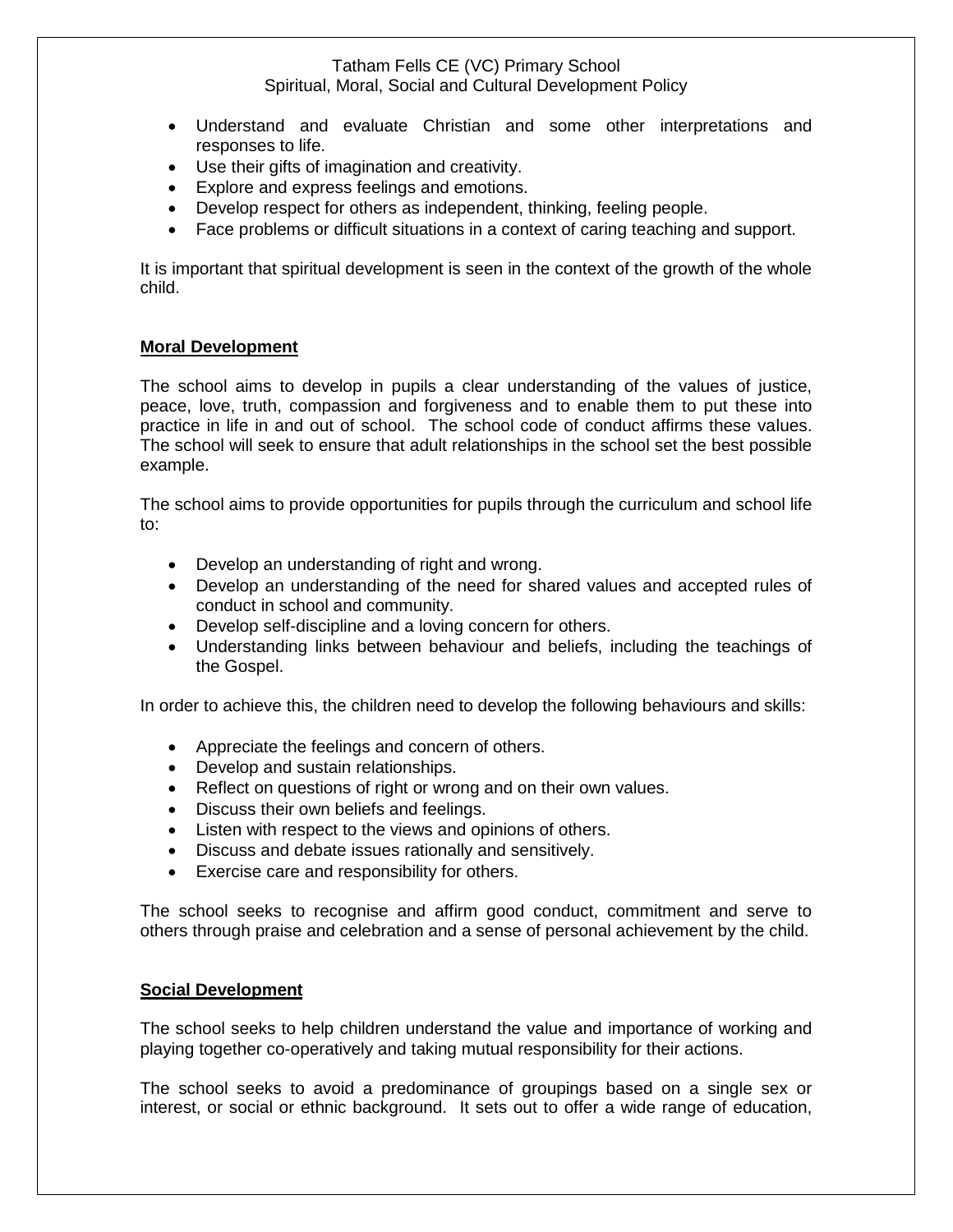social and sporting activities, and in the latter, there will be a balance of individual and team activities, both competitive and non-competitive.<sup>1</sup>

The school aims to develop social skills and insights through the full range of activities in school involving children and adults, and by giving pupils the opportunity to relate to visitors to the school with increasing politeness, confidence and empathy. School meals play a very important part in the social aspects of school life. All pupils are encouraged to share in a midday lunch cooked on the premises. The quality of food served and ingredients used are closely monitored. Children do not have free choice in where they sit, but are frequently rotated so that they meet and interact with all pupils of all ages in the school. At lunchtime, children are taught good table manners and more unusual skills such as how to eat spaghetti and how to use chopsticks.

Children are encouraged to participate in the life of the Church and community through Easter, Harvest, Christmas and Mothering Sunday Services, participating in the village sports, playing team sports against other schools and becoming involved in a variety of performances.

The school's policy of encouraging pupils (through the School Council) to organise their own fund-raising events contributes to developing the habit of care and support for those in need.

# **Cultural Development**

Cultural Development is concerned with 'teaching pupils to appreciate their own cultural traditions and the diversity and richness of other cultures'.

The school aims to broaden children's horizons by introducing them to a range of cultural activities and experiences, by building up an appreciation of their own cultural heritage and traditions, and introducing them to examples of the variety of human cultures, beliefs and ways of life.

The school aims to do this through:

- An appreciation and respect for other cultures, faiths and ways of life through use of the R.E. scheme, and through the studying of Language, Art, Music, Geography and (food) Technology.
- Educational visits to places of worship of other faiths, museums, art galleries, events and places of cultural and historical interest.
- Exploring the cultures of the pupils who attend the school.
- The school sets out activities to promote mutual respect and harmony between different racial and ethnic groups.
- The celebration of specific cultures through special days e.g. Diwali; Chinese New Year; Saints Day Festivals.

### **British Values**

 $\overline{a}$